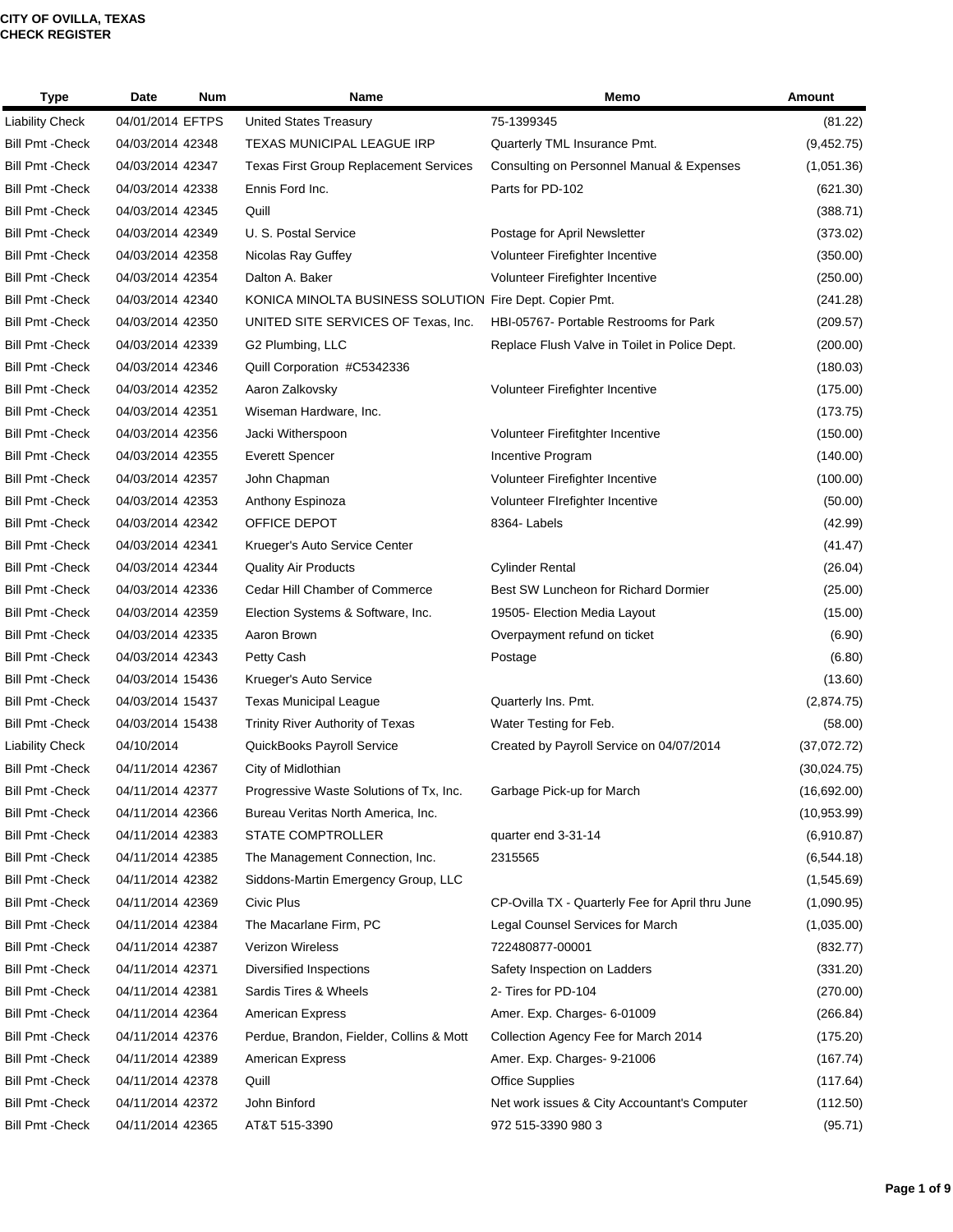| <b>Type</b>             | Date             | <b>Num</b> | Name                                       | Memo                                       | Amount        |
|-------------------------|------------------|------------|--------------------------------------------|--------------------------------------------|---------------|
| <b>Bill Pmt - Check</b> | 04/11/2014 42373 |            | Keith Ace Hardware                         |                                            | (94.68)       |
| <b>Bill Pmt - Check</b> | 04/11/2014 42368 |            | City of Waxahachie                         | Animal Control Services for March          | (91.00)       |
| <b>Bill Pmt - Check</b> | 04/11/2014 42380 |            | Ricoh Americas Corportation                | 603-0004907-000- Copier Pmt.               | (79.75)       |
| <b>Bill Pmt - Check</b> | 04/11/2014 42374 |            | Lonestar Backyards & Buildings             | Part                                       | (65.00)       |
| <b>Bill Pmt - Check</b> | 04/11/2014 42379 |            | Quill Corporation #C5342336                | Account C5342336-Office Supplies           | (18.49)       |
| <b>Bill Pmt - Check</b> | 04/11/2014 42375 |            | OmniBase Services of Texas, LP             | Omni Fees Due for First Quarter 2014       | (18.00)       |
| <b>Bill Pmt - Check</b> | 04/11/2014 42386 |            | The Pollice and Sheriffs Press             | 1- ID Card                                 | (12.49)       |
| <b>Bill Pmt - Check</b> | 04/11/2014 42370 |            | DeSoto Police Department                   | <b>Cultural Diversity Training</b>         | (10.00)       |
| <b>Liability Check</b>  |                  |            | 04/11/2014 140604111United States Treasury |                                            | (7, 140.94)   |
| <b>Liability Check</b>  | 04/11/2014 42362 |            | Tom Powers, Chapter 13 Trustee             |                                            | (276.92)      |
| <b>Liability Check</b>  | 04/11/2014 42361 |            | Texas Child Support Disbursement Unit      |                                            | (236.34)      |
| <b>Liability Check</b>  | 04/11/2014 42360 |            | Texas Child Support Disbursement Unit      |                                            | (164.77)      |
| Paycheck                | 04/11/2014 42363 |            | Paycheck                                   |                                            | (628.56)      |
| <b>Bill Pmt - Check</b> | 04/11/2014 15439 |            | City of Dallas                             | Water Bill 100291064                       | (18, 368.39)  |
| <b>Bill Pmt - Check</b> | 04/11/2014 15440 |            | City of Midlothian                         | 5384                                       | (4,615.00)    |
| <b>Bill Pmt - Check</b> | 04/11/2014 15441 |            | Keith Ace Hardware                         |                                            | (230.87)      |
| <b>Bill Pmt - Check</b> | 04/11/2014 15442 |            | <b>Verizon Wireless</b>                    | 722480877-00001                            | (142.16)      |
| <b>Liability Check</b>  | 04/15/2014 42390 |            | T. M. R. S.                                | 00961- TMRS Retirement                     | (9,213.20)    |
| <b>Bill Pmt - Check</b> | 04/16/2014 42391 |            | <b>Ellis County Elections</b>              | Lease on Voting Machines                   | (324.17)      |
| <b>Bill Pmt - Check</b> | 04/17/2014 42408 |            | Waxahachie Overhead Door                   |                                            | (2,309.50)    |
| <b>Bill Pmt - Check</b> | 04/17/2014 42399 |            | Nichols, Jackson, Dillard, Hager & Smith   | Prosecutor for March 2014                  | (1,027.22)    |
| <b>Bill Pmt - Check</b> | 04/17/2014 42396 |            | HILCO ELECTRIC COOPERATIVE, INC.           | 4400864000-Electric Service                | (576.60)      |
| <b>Bill Pmt - Check</b> | 04/17/2014 42400 |            | PepWear, LLC                               | <b>T-Shirts</b>                            | (394.40)      |
| <b>Bill Pmt - Check</b> | 04/17/2014 42393 |            | Election Systems & Software, Inc.          | 19505- Election Media Layout               | (388.76)      |
| <b>Bill Pmt - Check</b> | 04/17/2014 42395 |            | Hart InterCivic                            | OVI-10740- Election Supplies               | (163.30)      |
| <b>Bill Pmt - Check</b> | 04/17/2014 42405 |            | <b>Tarrant County College</b>              | Arrest, Search & Seizure Class             | (100.00)      |
| <b>Bill Pmt - Check</b> | 04/17/2014 42407 |            | WAXAHACHIE DAILY LIGHT                     | Legal Notices-BOA                          | (87.58)       |
| <b>Bill Pmt - Check</b> | 04/17/2014 42402 |            | Red Oak Auto Parts                         | Customer #100300- Parts                    | (23.37)       |
| <b>Bill Pmt - Check</b> | 04/17/2014 42409 |            | Election Systems & Software, Inc.          | 19505- Election Ballots                    | (19.94)       |
| Bill Pmt - Check        | 04/17/2014 42392 |            | Carolyn Miller                             | Jury Duty Fee                              | (6.00)        |
| <b>Bill Pmt - Check</b> | 04/17/2014 42394 |            | Grady Edmiston                             | Jury Duty Fee                              | (6.00)        |
| <b>Bill Pmt - Check</b> | 04/17/2014 42397 |            | Jaclyn Coulston                            | Jury Duty Fee                              | (6.00)        |
| <b>Bill Pmt - Check</b> | 04/17/2014 42398 |            | Melissa Stephenson                         | Jury Duty Fee                              | (6.00)        |
| <b>Bill Pmt - Check</b> | 04/17/2014 42403 |            | Ronald Kingsley                            | Jury Duty Fee                              | (6.00)        |
| <b>Bill Pmt - Check</b> | 04/17/2014 42404 |            | Sabrina Husack                             | Jury Duty Fee                              | (6.00)        |
| <b>Bill Pmt - Check</b> | 04/17/2014 15443 |            | Britton Meter Supply, Inc.                 | 2-2x7 Full Circle Clamps                   | (99.94)       |
| <b>Bill Pmt - Check</b> | 04/17/2014 15444 |            | DPC INDUSTIRES, INC.                       |                                            | (267.89)      |
| <b>Bill Pmt - Check</b> | 04/17/2014 15445 |            | <b>First Check</b>                         | <b>Applicant Screening</b>                 | (32.00)       |
| <b>Bill Pmt - Check</b> | 04/17/2014 15446 |            | Grainger                                   |                                            | (131.61)      |
| <b>Bill Pmt - Check</b> | 04/17/2014 15447 |            | HD Supply Waterworks, LTD                  | Parts                                      | (351.00)      |
| <b>Bill Pmt - Check</b> | 04/17/2014 15448 |            | Hilco Electric Cooperative, Inc.           | 5605450                                    | (97.77)       |
| <b>Bill Pmt - Check</b> | 04/17/2014 15449 |            | <b>Trinity River Authority</b>             | 2013 Assessment for Additional Sewage Flow | (176, 535.47) |
| <b>Bill Pmt - Check</b> | 04/17/2014 15450 |            | Trinity River Authority of Texas           | Water Testing for March                    | (58.00)       |
| <b>Bill Pmt - Check</b> | 04/17/2014 15451 |            | Shell                                      | 80-728-0062-9                              | (566.53)      |
| Check                   | 04/17/2014 Draft |            | <b>State Comptroller</b>                   | Sales Tax Payable for March 2014           | (1, 144.38)   |
| <b>Bill Pmt - Check</b> | 04/21/2014 42410 |            | Scott Kurth                                | Judical Services for April 2014            | (440.00)      |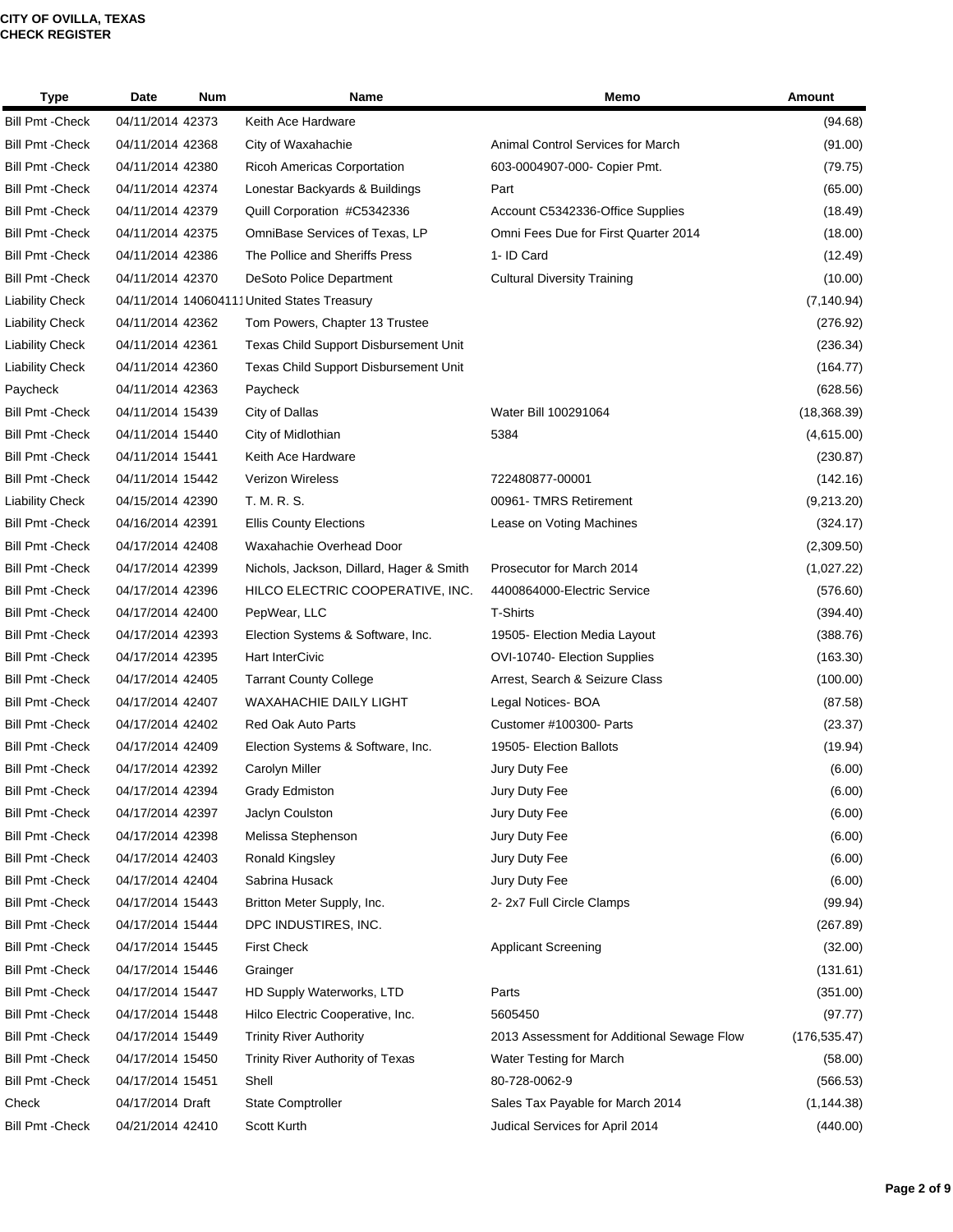| <b>Type</b>             | Date<br><b>Num</b> | Name                                       | Memo                                           | <b>Amount</b> |
|-------------------------|--------------------|--------------------------------------------|------------------------------------------------|---------------|
| <b>Bill Pmt - Check</b> | 04/24/2014 42431   | Physio-Control, Inc.                       | 2 YR. Maint. agreement for Cardiac Monitors    | (6,621.90)    |
| <b>Bill Pmt - Check</b> | 04/24/2014 42435   | Shell                                      | 80-728-0062-9- Vehicle gas expense             | (3,533.15)    |
| <b>Bill Pmt - Check</b> | 04/24/2014 42421   | Citibank                                   | <b>Credit Card Charges</b>                     | (2,431.78)    |
| <b>Bill Pmt - Check</b> | 04/24/2014 42420   | <b>CBEYOND Communications</b>              | 37994- Telephone & Internet Service            | (677.29)      |
| <b>Bill Pmt - Check</b> | 04/24/2014 42425   | <b>Hart InterCivic</b>                     | OVI-10740- Election Supplies                   | (672.00)      |
| <b>Bill Pmt - Check</b> | 04/24/2014 42416   | Aetna                                      | Acct#81628978-Dental Insurance                 | (522.00)      |
| <b>Bill Pmt - Check</b> | 04/24/2014 42423   | <b>COMPLETE LOGO SOURCE</b>                | Caps for Fire Dept.                            | (288.00)      |
| <b>Bill Pmt - Check</b> | 04/24/2014 42434   | Sharon Jungman                             |                                                | (279.47)      |
| <b>Bill Pmt - Check</b> | 04/24/2014 42428   | Night Line Janitorial Services, Inc.       | Janitorial Service for April                   | (265.00)      |
| <b>Bill Pmt - Check</b> | 04/24/2014 42433   | Ricoh Americas Corportation #456685        | Ricoh Copier Pmt. City Hall                    | (255.36)      |
| <b>Bill Pmt - Check</b> | 04/24/2014 42419   | Carrot-Top Industries, Inc.                | 000523376-sign bases & adapters                | (172.75)      |
| <b>Bill Pmt - Check</b> | 04/24/2014 42432   | Quill                                      |                                                | (172.46)      |
| <b>Bill Pmt - Check</b> | 04/24/2014 42424   | GST Public Safety Supply, LLC              | Fire Dept. Uniforms                            | (112.65)      |
| <b>Bill Pmt - Check</b> | 04/24/2014 42436   | <b>WAXAHACHIE DAILY LIGHT</b>              | Legal Notices-RFQ for Auditors                 | (89.09)       |
| <b>Bill Pmt - Check</b> | 04/24/2014 42417   | <b>ATMOS Energy</b>                        | 3034206231- Gas utility Expense                | (86.33)       |
| <b>Bill Pmt - Check</b> | 04/24/2014 42427   | John Binford                               | Fire Dept. Computer Issues                     | (75.00)       |
| <b>Bill Pmt - Check</b> | 04/24/2014 42422   | <b>Colonial Life Processing Center</b>     | E3281110- Life Insurance Pmt.                  | (73.04)       |
| <b>Bill Pmt - Check</b> | 04/24/2014 42430   | Pam Woodall                                | Reimbursement for Cell Phone Expense           | (70.00)       |
| <b>Bill Pmt - Check</b> | 04/24/2014 42418   | <b>Bound Tree Medical</b>                  | 202701- Medical Supplies                       | (63.57)       |
| <b>Bill Pmt - Check</b> | 04/24/2014 42426   | International Assoc of Fire Chiefs         | IAFC Membership- Phillip Brancato- SW Division | (25.00)       |
| <b>Bill Pmt - Check</b> | 04/24/2014 42429   | O'REILLY AUTO PARTS                        | Fuses                                          | (4.39)        |
| Check                   | 04/24/2014 Draft   | <b>AFLAC</b>                               | Insurance                                      | (1,095.36)    |
| <b>Liability Check</b>  | 04/24/2014         | QuickBooks Payroll Service                 | Created by Payroll Service on 04/21/2014       | (37, 400.29)  |
| <b>Bill Pmt - Check</b> | 04/24/2014 15452   | Birkhoff, Hendricks, & Carter, LLP         | Engineering on Water Street Line               | (1,012.22)    |
| <b>Bill Pmt - Check</b> | 04/24/2014 15453   | Britton Meter Supply, Inc.                 |                                                | (81.41)       |
| <b>Bill Pmt - Check</b> | 04/24/2014 15454   | Cbeyond                                    | 37994- Telephone & Internet services           | (180.04)      |
| <b>Bill Pmt - Check</b> | 04/24/2014 15455   | Circle H Contractors, LP                   | Labor & Materials for Main St. Sewer Line      | (11,700.00)   |
| <b>Bill Pmt - Check</b> | 04/24/2014 15456   | Citibank                                   | 8639- Credit Card Charges                      | (207.43)      |
| <b>Bill Pmt - Check</b> | 04/24/2014 15457   | DPC INDUSTIRES, INC.                       | Cust.76737400- Chemicals                       | (532.24)      |
| <b>Bill Pmt - Check</b> | 04/24/2014 15458   | <b>Dulworth Sceptic Services</b>           | Pumped Lift Station at Highland Meadows        | (200.00)      |
| <b>Bill Pmt - Check</b> | 04/24/2014 15459   | <b>Ellis County Precinct 4</b>             | Base & Limestone Material for Main St. Sewer L | (850.00)      |
| <b>Bill Pmt - Check</b> | 04/24/2014 15460   | HD Supply Waterworks, LTD                  |                                                | (6,449.21)    |
| <b>Bill Pmt - Check</b> | 04/24/2014 15461   | Morrison Supply Co.                        | Parts for Main St. Sewer Line                  | (50.14)       |
| <b>Bill Pmt - Check</b> | 04/24/2014 15462   | Shell                                      | 80-728-0062-9                                  | (1,048.36)    |
| <b>Liability Check</b>  |                    | 04/25/2014 140604251United States Treasury |                                                | (7, 163.50)   |
| <b>Liability Check</b>  | 04/25/2014 42413   | Tom Powers, Chapter 13 Trustee             |                                                | (276.92)      |
| <b>Liability Check</b>  | 04/25/2014 42412   | Texas Child Support Disbursement Unit      |                                                | (236.34)      |
| <b>Liability Check</b>  | 04/25/2014 42411   | Texas Child Support Disbursement Unit      |                                                | (164.77)      |
| Paycheck                | 04/25/2014 42414   | Paycheck                                   |                                                | (569.71)      |
| Paycheck                | 04/25/2014 42415   | Paycheck                                   |                                                | (425.20)      |
| <b>Bill Pmt - Check</b> | 04/28/2014 15463   | U.S. Postal Service                        | Water Bill Postage                             | (428.74)      |
| <b>Bill Pmt - Check</b> | 04/29/2014 42438   | <b>Blue Cross Blue Shield</b>              | Health Insurance Payment                       | (8,496.15)    |
| <b>Bill Pmt - Check</b> | 04/29/2014 42440   | Gexa Energy, LP                            | Electricity Expense - Acct. 91893-2            | (4,845.71)    |
| <b>Bill Pmt - Check</b> | 04/29/2014 42446   | <b>Taser International</b>                 |                                                | (362.67)      |
| <b>Bill Pmt - Check</b> | 04/29/2014 42447   | WAXAHACHIE DAILY LIGHT                     | Legal Notices-Election Notice                  | (184.22)      |
| <b>Bill Pmt - Check</b> | 04/29/2014 42445   | STATE COMPTROLLER                          | Amended quarter end 3-31-14, 1-75-1399345-     | (120.30)      |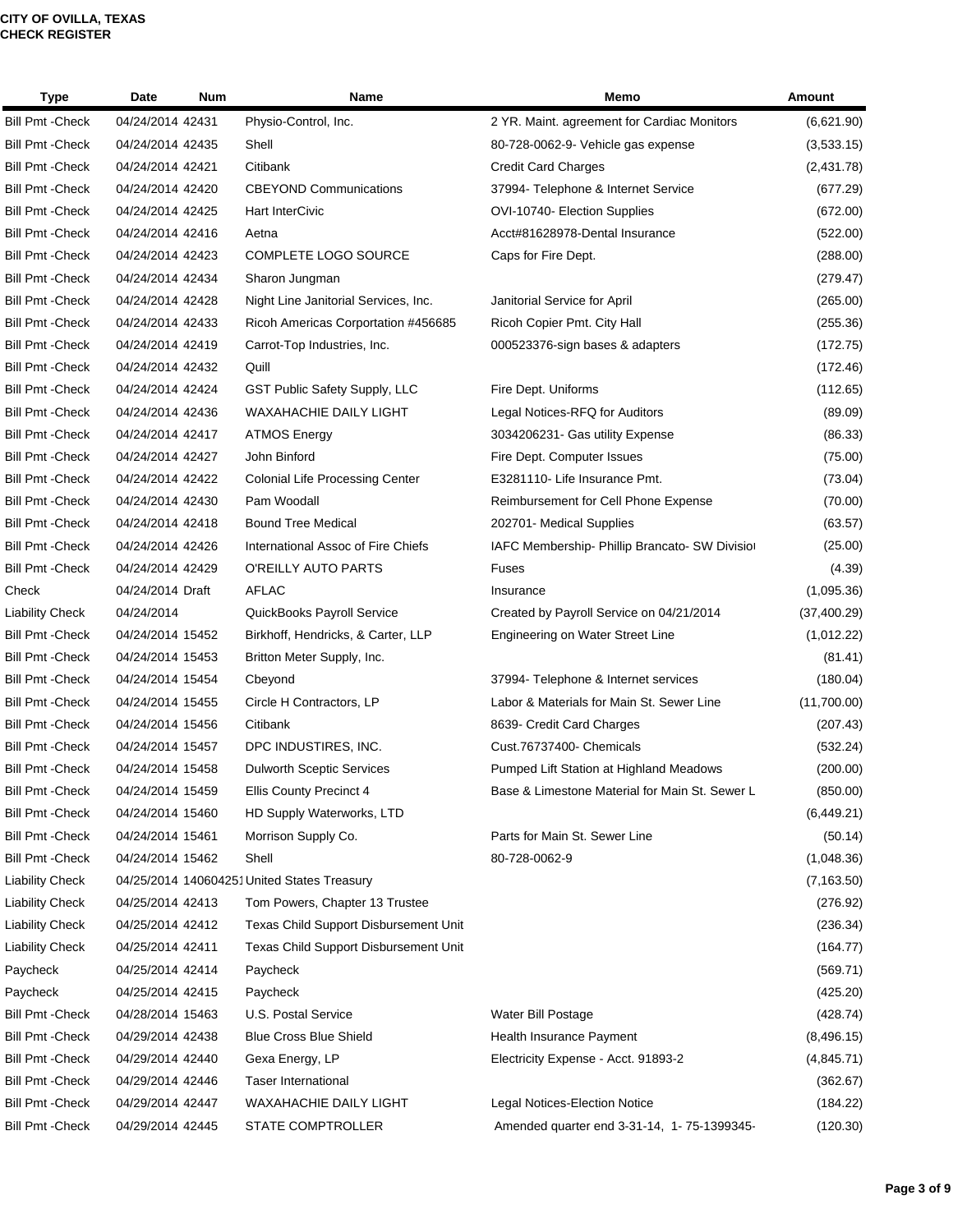| <b>Type</b>             | Date             | <b>Num</b> | Name                                       | Memo                                              | Amount       |
|-------------------------|------------------|------------|--------------------------------------------|---------------------------------------------------|--------------|
| <b>Bill Pmt - Check</b> | 04/29/2014 42442 |            | MES - Texas                                | Uniforms                                          | (106.86)     |
| <b>Bill Pmt - Check</b> | 04/29/2014 42441 |            | GST Public Safety Supply, LLC              | Fire Dept. Uniforms                               | (66.20)      |
| <b>Bill Pmt - Check</b> | 04/29/2014 42437 |            | <b>American Express</b>                    | Amer. Exp. Charges-Fire Dept.                     | (58.50)      |
| <b>Bill Pmt - Check</b> | 04/29/2014 42444 |            | Petty Cash                                 | Postage                                           | (19.60)      |
| <b>Bill Pmt - Check</b> | 04/29/2014 42439 |            | Fed Ex                                     | Voting Micro Chip delivered to Ellis County for A | (5.92)       |
| <b>Bill Pmt - Check</b> | 04/29/2014 42443 |            | O'REILLY AUTO PARTS                        | Fuses                                             | (4.39)       |
| <b>Bill Pmt - Check</b> | 04/29/2014 15464 |            | Ashburne Glen Homeowners Assoc. Inc.       | Ashburne Glen HOA Fees Collected in April 201     | (1,619.41)   |
| <b>Bill Pmt - Check</b> | 04/29/2014 15465 |            | <b>Blue Cross Blue Shield</b>              | Health Insurance Payment                          | (1,653.36)   |
| <b>Bill Pmt - Check</b> | 04/29/2014 15466 |            | <b>Coldwell Bankers</b>                    | Water Refund 709 Buckboard                        | (90.80)      |
| <b>Bill Pmt - Check</b> | 04/29/2014 15467 |            | David Bertch                               | Water Deposit Refund 110 Lariat Trail             | (89.77)      |
| <b>Bill Pmt - Check</b> | 04/29/2014 15468 |            | Dr. Trammell                               | Drug Test - Public Works                          | (65.00)      |
| <b>Bill Pmt - Check</b> | 04/29/2014 15469 |            | Gexa Energy LP                             | Electricity Expense - Acct. #91893-2              | (2,515.30)   |
| <b>Bill Pmt - Check</b> | 04/29/2014 15470 |            | Homeowners of Meadow Glen                  | Meadow Glen HOA Dues Collected in April 2014      | (354.07)     |
| <b>Bill Pmt - Check</b> | 04/29/2014 15471 |            | Kandy Standige                             | Water Deposit Refund                              | (90.25)      |
| <b>Bill Pmt - Check</b> | 04/29/2014 15472 |            | Re/Max Preferred Assoc.                    | Water Deposit Refund 301 Cockrell Hill Rd.        | (90.25)      |
| <b>Bill Pmt - Check</b> | 04/29/2014 15473 |            | Ronald Scott Jr.                           | Water Deposit Refund                              | (14.67)      |
| <b>Bill Pmt - Check</b> | 04/29/2014 15474 |            | Sheila Straughan                           | Water Deposit Refund                              | (4.12)       |
| <b>Bill Pmt - Check</b> | 04/30/2014 42448 |            | Petty Cash                                 | Petty Cash Reimbursement                          | (50.00)      |
| <b>Liability Check</b>  | 04/30/2014       |            | QuickBooks Payroll Service                 | Created by Payroll Service on 04/28/2014          | (2,775.32)   |
| <b>Liability Check</b>  |                  |            | 04/30/2014 140605011United States Treasury |                                                   | (81.28)      |
| <b>Bill Pmt - Check</b> | 04/30/2014 15475 |            | City of Ovilla General Fund                | Monthly Garbage Transfer                          | (20, 281.49) |
| <b>Bill Pmt - Check</b> | 04/30/2014 15476 |            | Power Plan                                 | <b>Rock Bucket</b>                                | (2,080.00)   |
| <b>Bill Pmt - Check</b> | 05/08/2014 42474 |            | Progressive Waste Solutions of Tx, Inc.    | Trash Pick up for April                           | (16,692.00)  |
| <b>Bill Pmt - Check</b> | 05/08/2014 42458 |            | Bureau Veritas North America, Inc.         |                                                   | (2,240.39)   |
| <b>Bill Pmt - Check</b> | 05/08/2014 42482 |            | <b>Verizon Wireless</b>                    | 722480877-00001                                   | (847.35)     |
| <b>Bill Pmt - Check</b> | 05/08/2014 42463 |            | <b>ICMA</b>                                | 5102196                                           | (659.20)     |
| <b>Bill Pmt - Check</b> | 05/08/2014 42469 |            | Nichols, Jackson, Dillard, Hager & Smith   | Prosecutor for April 2014                         | (588.72)     |
| <b>Bill Pmt - Check</b> | 05/08/2014 42480 |            | The Macarlane Firm, PC                     | Legal Counsel for April                           | (585.00)     |
| <b>Bill Pmt - Check</b> | 05/08/2014 42478 |            | Sardis Tires & Wheels                      |                                                   | (360.00)     |
| <b>Bill Pmt - Check</b> | 05/08/2014 42470 |            | Nicolas Ray Guffey                         | Volunteer Firefighter Incentive                   | (350.00)     |
| <b>Bill Pmt - Check</b> | 05/08/2014 42471 |            | Night Line Janitorial Services, Inc.       | Janitorial Services for May 2014                  | (265.00)     |
| <b>Bill Pmt - Check</b> | 05/08/2014 42473 |            | Perdue, Brandon, Fielder, Collins & Mott   | Collection Agency Fee for April 2014              | (256.53)     |
| <b>Bill Pmt - Check</b> | 05/08/2014 42459 |            | Dalton A. Baker                            | Volunteer Firefighter Incentive                   | (250.00)     |
| <b>Bill Pmt - Check</b> | 05/08/2014 42460 |            | <b>DeSoto Police Department</b>            | <b>Basic Swat</b>                                 | (230.97)     |
| <b>Bill Pmt - Check</b> | 05/08/2014 42481 |            | UNITED SITE SERVICES OF Texas, Inc.        | HBI-05767- Portable Restrooms for Park            | (209.57)     |
| <b>Bill Pmt - Check</b> | 05/08/2014 42477 |            | Robert Wiedemann                           | Safety Glasses & Gloves                           | (208.84)     |
| <b>Bill Pmt - Check</b> | 05/08/2014 42455 |            | Aaron Zalkovsky                            | Volunteer Firefighter Incentive                   | (175.00)     |
| <b>Bill Pmt - Check</b> | 05/08/2014 42465 |            | Jacki Witherspoon                          | Volunteer Firefighter Incentive                   | (150.00)     |
| <b>Bill Pmt - Check</b> | 05/08/2014 42462 |            | <b>Everett Spencer</b>                     | Incentive Program                                 | (140.00)     |
| <b>Bill Pmt - Check</b> | 05/08/2014 42475 |            | Quill                                      | <b>Office Supplies</b>                            | (134.67)     |
| <b>Bill Pmt - Check</b> | 05/08/2014 42456 |            | <b>American Express</b>                    | Amer. Exp. Charges- Admin.Dept.                   | (108.66)     |
| <b>Bill Pmt - Check</b> | 05/08/2014 42483 |            | WAXAHACHIE DAILY LIGHT                     | Legal Notices-Replat                              | (105.70)     |
| <b>Bill Pmt - Check</b> | 05/08/2014 42464 |            | International Council of Shopping Centers  | Cyndy Powell Membership                           | (100.00)     |
| <b>Bill Pmt - Check</b> | 05/08/2014 42466 |            | John Chapman                               | Volunteer Firefighter Incentive                   | (100.00)     |
| <b>Bill Pmt - Check</b> | 05/08/2014 42467 |            | Keith Ace Hardware                         |                                                   | (81.27)      |
| <b>Bill Pmt - Check</b> | 05/08/2014 42476 |            | Ricoh Americas Corportation                | 603-0004907-000- Copier Pmt.                      | (79.75)      |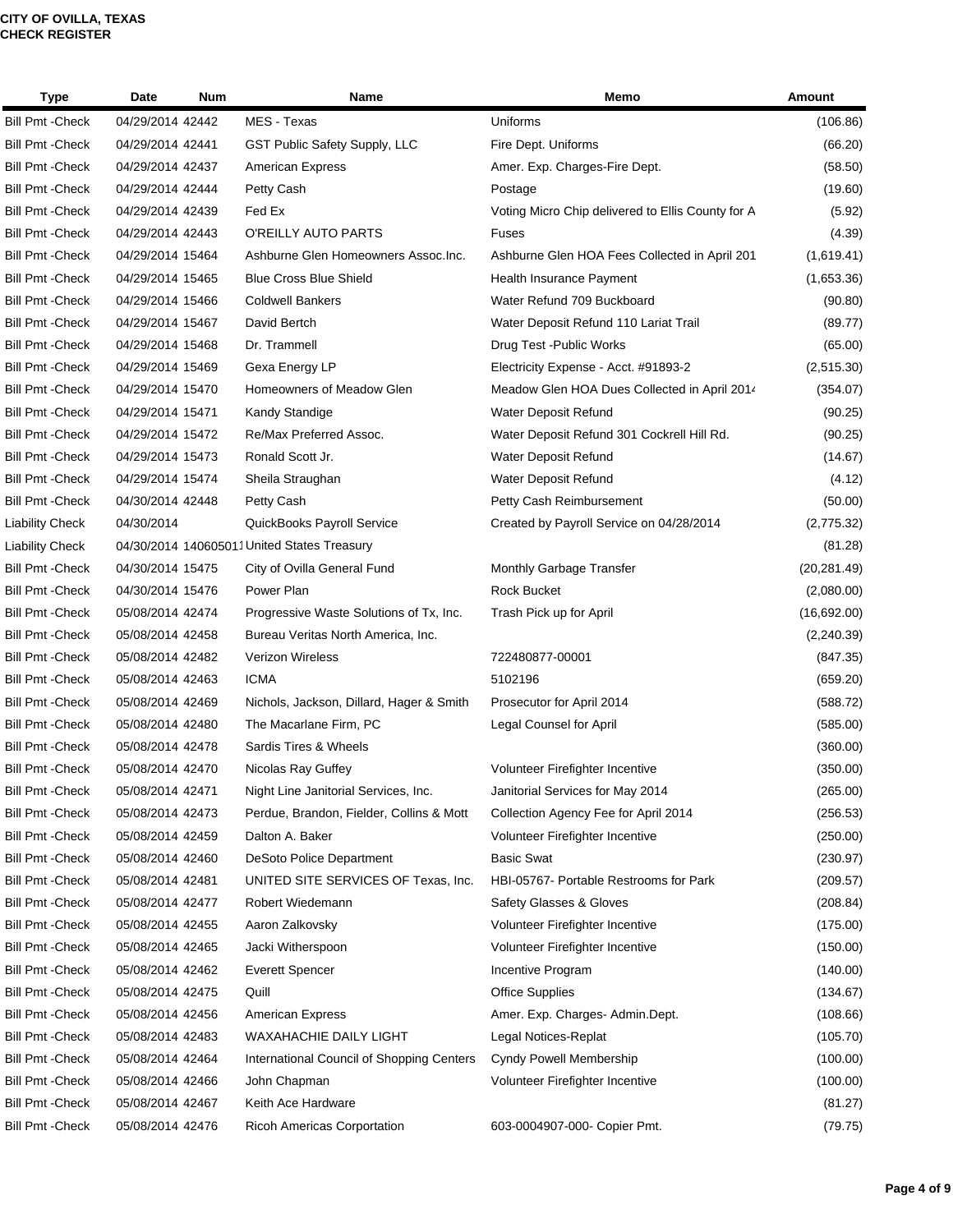| <b>Type</b>             | Date             | <b>Num</b> | Name                                              | Memo                                             | Amount       |
|-------------------------|------------------|------------|---------------------------------------------------|--------------------------------------------------|--------------|
| <b>Bill Pmt - Check</b> | 05/08/2014 42468 |            | Krueger's Auto Service Center                     |                                                  | (74.63)      |
| <b>Bill Pmt - Check</b> | 05/08/2014 42457 |            | Anthony Espinoza                                  | Volunteer Firefighter Incentive                  | (50.00)      |
| <b>Bill Pmt - Check</b> | 05/08/2014 42461 |            | Election Systems & Software, Inc.                 | 19505- Media Rental                              | (15.00)      |
| <b>Bill Pmt - Check</b> | 05/08/2014 42472 |            | Pam Woodall                                       | Reimbursement for mileage to deliver test ballot | (12.49)      |
| <b>Bill Pmt - Check</b> | 05/08/2014 42479 |            | T. M. R. S.                                       | Interest on April's Payment                      | (2.27)       |
| <b>Liability Check</b>  | 05/08/2014       |            | QuickBooks Payroll Service                        | Created by Payroll Service on 05/05/2014         | (39,632.99)  |
| <b>Liability Check</b>  | 05/08/2014 42454 |            | T. M. R. S.                                       | 00961                                            | (9,382.98)   |
| <b>Bill Pmt - Check</b> | 05/08/2014 15477 |            | City of Dallas                                    | Water Bill 100291064                             | (21, 445.40) |
| <b>Bill Pmt - Check</b> | 05/08/2014 15478 |            | Keith Ace Hardware                                |                                                  | (382.93)     |
| <b>Bill Pmt - Check</b> | 05/08/2014 15479 |            | Lower Colorado River Authority                    | 003979-Lab Services                              | (195.26)     |
| <b>Bill Pmt - Check</b> | 05/08/2014 15480 |            | <b>Verizon Wireless</b>                           | 722480877-00001                                  | (142.21)     |
| <b>Liability Check</b>  |                  |            | 05/09/2014 140605091United States Treasury        | 75-1399345                                       | (7,819.66)   |
| <b>Liability Check</b>  | 05/09/2014 42451 |            | Tom Powers, Chapter 13 Trustee                    |                                                  | (276.92)     |
| <b>Liability Check</b>  | 05/09/2014 42450 |            | <b>Texas Child Support Disbursement Unit</b>      |                                                  | (236.34)     |
| <b>Liability Check</b>  | 05/09/2014 42449 |            | <b>Texas Child Support Disbursement Unit</b>      |                                                  | (164.77)     |
| Paycheck                | 05/09/2014 42453 |            | Paycheck                                          |                                                  | (741.92)     |
| Paycheck                | 05/09/2014 42452 |            | Paycheck                                          |                                                  | (580.80)     |
| <b>Bill Pmt - Check</b> | 05/13/2014 42491 |            | <b>Ellis Central Appraisal District</b>           |                                                  | (6,345.20)   |
| <b>Bill Pmt - Check</b> | 05/13/2014 42486 |            | Birkhoff, Hendricks & Carter, LLP                 | Ovilla-2014 Storm Water Mgmt. Plan               | (5,856.91)   |
| <b>Bill Pmt - Check</b> | 05/13/2014 42489 |            | <b>DFW Print Management</b>                       |                                                  | (856.46)     |
| <b>Bill Pmt - Check</b> | 05/13/2014 42492 |            | <b>FASTSIGNS of Dallas</b>                        |                                                  | (239.50)     |
| <b>Bill Pmt - Check</b> | 05/13/2014 42488 |            | <b>Charlie Morton</b>                             |                                                  | (190.00)     |
| <b>Bill Pmt - Check</b> | 05/13/2014 42498 |            | Yolanda Garcia Lopez                              | <b>Election Clerk</b>                            | (125.00)     |
| <b>Bill Pmt - Check</b> | 05/13/2014 42485 |            | AT&T 515-3390                                     | 972 515-3390 980 3                               | (97.39)      |
| <b>Bill Pmt - Check</b> | 05/13/2014 42495 |            | <b>HELEN K. MORTON</b>                            | <b>Election Clerk</b>                            | (75.00)      |
| <b>Bill Pmt - Check</b> | 05/13/2014 42493 |            | <b>First Check Applicant Screening</b>            |                                                  | (68.00)      |
| <b>Bill Pmt - Check</b> | 05/13/2014 42494 |            | Gordon R. Edwards                                 |                                                  | (65.00)      |
| <b>Bill Pmt - Check</b> | 05/13/2014 42497 |            | Stephen B. Trammell DO                            | 2665                                             | (65.00)      |
| <b>Bill Pmt - Check</b> | 05/13/2014 42487 |            | <b>Breakthrough Communications</b>                |                                                  | (41.10)      |
| Bill Pmt - Check        | 05/13/2014 42484 |            | Air Supply of North Texas                         | Customer No. 30234                               | (28.83)      |
| <b>Bill Pmt - Check</b> | 05/13/2014 42490 |            | <b>ECFFA</b>                                      |                                                  | (25.00)      |
| <b>Bill Pmt - Check</b> | 05/13/2014 15481 |            | <b>Teddy Wilson</b>                               | <b>Meter Reading Error</b>                       | (655.81)     |
| <b>Bill Pmt - Check</b> | 05/13/2014 15482 |            | Trinity River Authority of Texas                  |                                                  | (7,842.00)   |
| Check                   | 05/15/2014 Draft |            | <b>State Comptroller</b>                          | Sales Tax Payable for April 2014                 | (1,261.22)   |
| <b>Bill Pmt - Check</b> | 05/21/2014 42514 |            | Shell                                             | Account No. 80 728 0062 9                        | (4,236.40)   |
| <b>Bill Pmt - Check</b> | 05/21/2014 42509 |            | NEMA 3 Electric, Inc                              |                                                  | (3,500.00)   |
| <b>Bill Pmt - Check</b> | 05/21/2014 42505 |            | Citibank                                          | 8639-Credit Card Charges                         | (1,209.49)   |
| <b>Bill Pmt - Check</b> | 05/21/2014 42506 |            | Franklin Legal Publishing, Inc.                   |                                                  | (610.00)     |
| <b>Bill Pmt - Check</b> | 05/21/2014 42504 |            | Aetna                                             | Acct#81628978-Dental Insurance                   | (608.50)     |
| <b>Bill Pmt - Check</b> | 05/21/2014 42511 |            | <b>Oncor Cities Steering Committee</b>            |                                                  | (439.78)     |
| <b>Bill Pmt - Check</b> | 05/21/2014 42508 |            | Lancaster Chamber of Commerce                     | <b>BSW Luncheon</b>                              | (250.00)     |
| <b>Bill Pmt - Check</b> | 05/21/2014 42507 |            | KONICA MINOLTA BUSINESS                           | 061-0040730-000- Copier Pmt. & Prop. TX Pmt      | (220.14)     |
| <b>Bill Pmt - Check</b> | 05/21/2014 42513 |            | Quill                                             |                                                  | (196.65)     |
| <b>Bill Pmt - Check</b> | 05/21/2014 42515 |            | Texas Commission on Environmental Qualit 20032780 |                                                  | (100.00)     |
| <b>Bill Pmt - Check</b> | 05/21/2014 42512 |            | PETE'S TIRE & AUTO SERVICE                        |                                                  | (93.75)      |
| <b>Bill Pmt - Check</b> | 05/21/2014 42510 |            | Nova Healthcare, PA                               |                                                  | (60.30)      |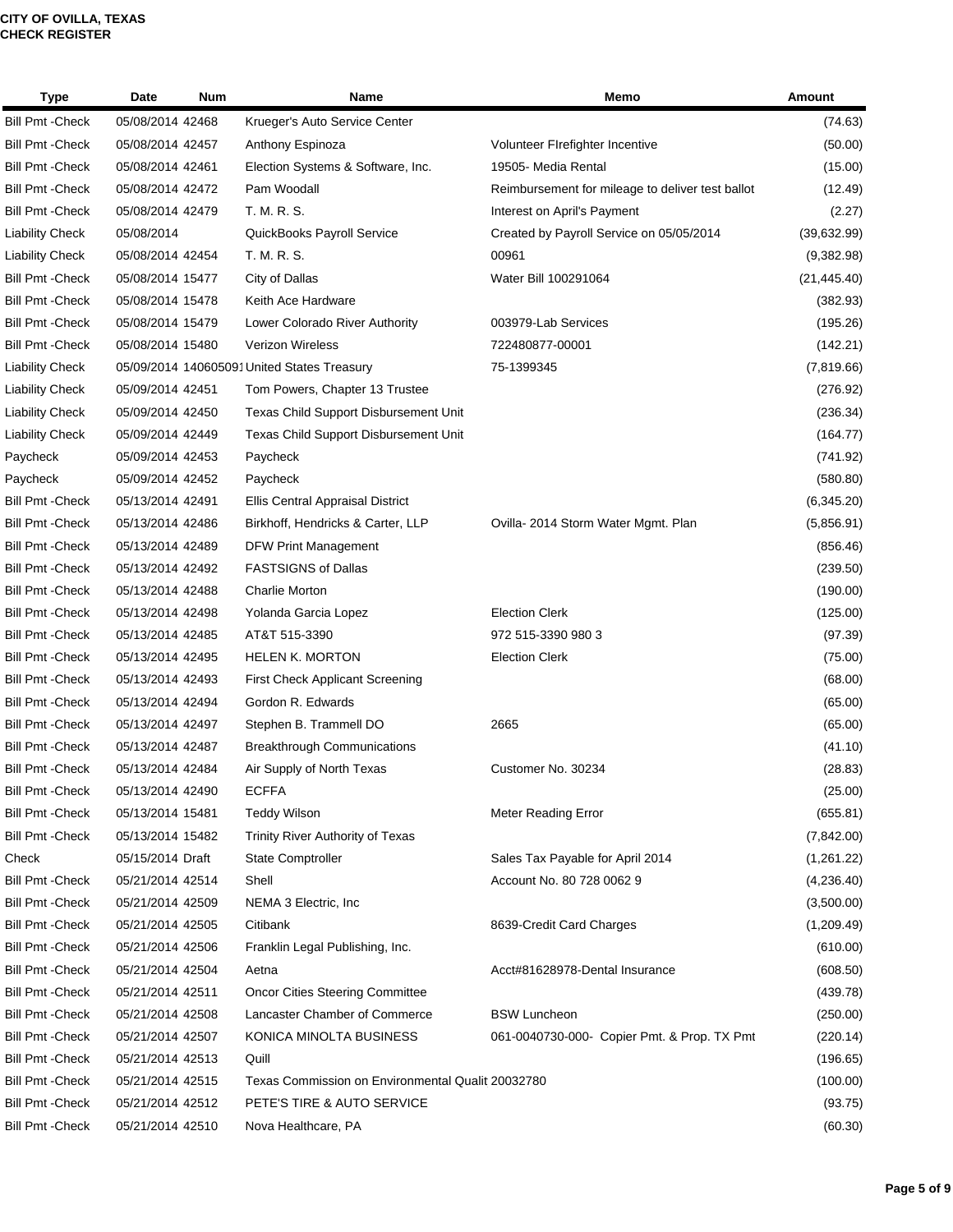| <b>Type</b>             | Date             | Num | Name                                   | Memo                                             | Amount      |
|-------------------------|------------------|-----|----------------------------------------|--------------------------------------------------|-------------|
| <b>Bill Pmt - Check</b> | 05/21/2014 42516 |     | <b>TMCA Yellow Rose Chapter</b>        | <b>TMCA Luncheon</b>                             | (20.00)     |
| <b>Bill Pmt - Check</b> | 05/21/2014 15483 |     | C&P Pump Services, Inc.                |                                                  | (1,887.00)  |
| <b>Bill Pmt - Check</b> | 05/21/2014 15484 |     | Citibank                               | 8639-Credit Card Charges                         | (235.00)    |
| <b>Bill Pmt - Check</b> | 05/21/2014 15485 |     | Continental Research Corp.             |                                                  | (162.00)    |
| <b>Bill Pmt - Check</b> | 05/21/2014 15486 |     | Shell                                  | 80-728-0062-9                                    | (1,587.12)  |
| <b>Bill Pmt - Check</b> | 05/21/2014 15487 |     | U.S. Postal Service                    | Water Bill Postage                               | (428.40)    |
| Check                   | 05/22/2014 Draft |     | <b>AFLAC</b>                           | Insurance                                        | (1,095.36)  |
| <b>Liability Check</b>  | 05/22/2014       |     | QuickBooks Payroll Service             | Created by Payroll Service on 05/20/2014         | (39,707.56) |
| <b>Liability Check</b>  | 05/23/2014 42501 |     | Tom Powers, Chapter 13 Trustee         |                                                  | (276.92)    |
| <b>Liability Check</b>  | 05/23/2014 42503 |     | Texas Child Support Disbursement Unit  |                                                  | (236.34)    |
| <b>Liability Check</b>  | 05/23/2014 42502 |     | Texas Child Support Disbursement Unit  |                                                  | (164.77)    |
| Paycheck                | 05/23/2014 42499 |     | Paycheck                               |                                                  | (687.40)    |
| Paycheck                | 05/23/2014 42500 |     | Paycheck                               |                                                  | (419.28)    |
| <b>Bill Pmt - Check</b> | 05/27/2014 42517 |     | <b>Blue Cross Blue Shield</b>          | Account No. 028829-City of Ovilla; 06/01/14-07/  | (8, 515.37) |
| <b>Bill Pmt - Check</b> | 05/27/2014 42520 |     | <b>CBEYOND Communications</b>          | 37994- Telephone & Internet Service              | (677.31)    |
| <b>Bill Pmt - Check</b> | 05/27/2014 42518 |     | <b>Bound Tree Medical</b>              |                                                  | (621.40)    |
| <b>Bill Pmt - Check</b> | 05/27/2014 42525 |     | HILCO ELECTRIC COOPERATIVE, INC.       | Group No. 898                                    | (589.68)    |
| <b>Bill Pmt - Check</b> | 05/27/2014 42530 |     | Scott Kurth                            | Judical Services for May 2014                    | (440.00)    |
| <b>Bill Pmt - Check</b> | 05/27/2014 42523 |     | <b>DFW Print Management</b>            |                                                  | (284.82)    |
| <b>Bill Pmt - Check</b> | 05/27/2014 42524 |     | GT Distributors, Inc.                  |                                                  | (281.89)    |
| <b>Bill Pmt - Check</b> | 05/27/2014 42519 |     | CASCO INDUSTRIES, INC.                 |                                                  | (277.00)    |
| <b>Bill Pmt - Check</b> | 05/27/2014 42529 |     | Ricoh Americas Corportation            | 603-0004907-000- Copier Pmt.                     | (255.36)    |
| <b>Bill Pmt - Check</b> | 05/27/2014 42522 |     | Dallas Central Appraisal District      | 4th Quarter Budget Allocation for Tax Collection | (184.00)    |
| <b>Bill Pmt - Check</b> | 05/27/2014 42532 |     | Ricoh Americas Corportation            | 603-0004907-000- Copier Pmt.                     | (168.62)    |
| <b>Bill Pmt - Check</b> | 05/27/2014 42526 |     | John Binford                           | PIA work and Accounting                          | (131.25)    |
| <b>Bill Pmt - Check</b> | 05/27/2014 42531 |     | <b>WAXAHACHIE DAILY LIGHT</b>          | <b>BOA</b> legal notices                         | (75.50)     |
| <b>Bill Pmt - Check</b> | 05/27/2014 42521 |     | <b>Colonial Life Processing Center</b> | E3281110- Life Insurance Pmt.                    | (73.04)     |
| <b>Bill Pmt - Check</b> | 05/27/2014 42533 |     | John Binford                           |                                                  | (56.25)     |
| <b>Bill Pmt - Check</b> | 05/27/2014 42527 |     | KWIK KAR LUBE                          |                                                  | (24.99)     |
| <b>Bill Pmt - Check</b> | 05/27/2014 42528 |     | Petty Cash                             | Petty Cash Reimbursement                         | (15.68)     |
| <b>Bill Pmt - Check</b> | 05/27/2014 15488 |     | <b>Blue Cross Blue Shield</b>          | Account No. 028829-City of Ovilla; 06/01/14-07/  | (2,204.48)  |
| <b>Bill Pmt - Check</b> | 05/27/2014 15489 |     | Cbeyond                                | 37994- Telephone & Internet services             | (180.04)    |
| <b>Bill Pmt - Check</b> | 05/27/2014 15490 |     | Hilco Electric Cooperative, Inc.       | 5605450                                          | (158.26)    |
| <b>Bill Pmt - Check</b> | 05/27/2014 15491 |     | Jeff Westlund                          | 1-01-04680-01                                    | (79.73)     |
| <b>Bill Pmt - Check</b> | 05/27/2014 15492 |     | Re/Max Preferred Assoc.                | 1-01-04683-02                                    | (56.26)     |
| <b>Liability Check</b>  | 05/28/2014 EFTPS |     | <b>United States Treasury</b>          | 75-1399345                                       | (8,570.42)  |
| <b>Liability Check</b>  | 05/29/2014       |     | QuickBooks Payroll Service             | Created by Payroll Service on 05/27/2014         | (2,079.13)  |
| Check                   | 05/30/2014 15493 |     | City of Ovilla General Fund            | 5/30/14 (6/1/14) payroll                         | (1,065.22)  |
| <b>Bill Pmt - Check</b> | 06/04/2014 42557 |     | Siddons-Martin Emergency Group, LLC    |                                                  | (1,435.88)  |
| <b>Bill Pmt - Check</b> | 06/04/2014 draft |     | AFLAC                                  | AFLAC insurance Pmt.                             | (1,095.36)  |
| <b>Bill Pmt - Check</b> | 06/04/2014 42547 |     | Dulworth Septic Systems                | Ovilla Fire Dept                                 | (750.00)    |
| <b>Bill Pmt - Check</b> | 06/04/2014 42544 |     | APAC TEXAS, INC                        | Customer #209019                                 | (505.12)    |
| <b>Bill Pmt - Check</b> | 06/04/2014 42556 |     | Quill                                  |                                                  | (402.91)    |
| <b>Bill Pmt - Check</b> | 06/04/2014 42554 |     | Nicolas Ray Guffey                     |                                                  | (325.00)    |
| <b>Bill Pmt - Check</b> | 06/04/2014 42552 |     | John Chapman                           |                                                  | (300.00)    |
| <b>Bill Pmt - Check</b> | 06/04/2014 42553 |     | L. & L. Graphics                       |                                                  | (288.00)    |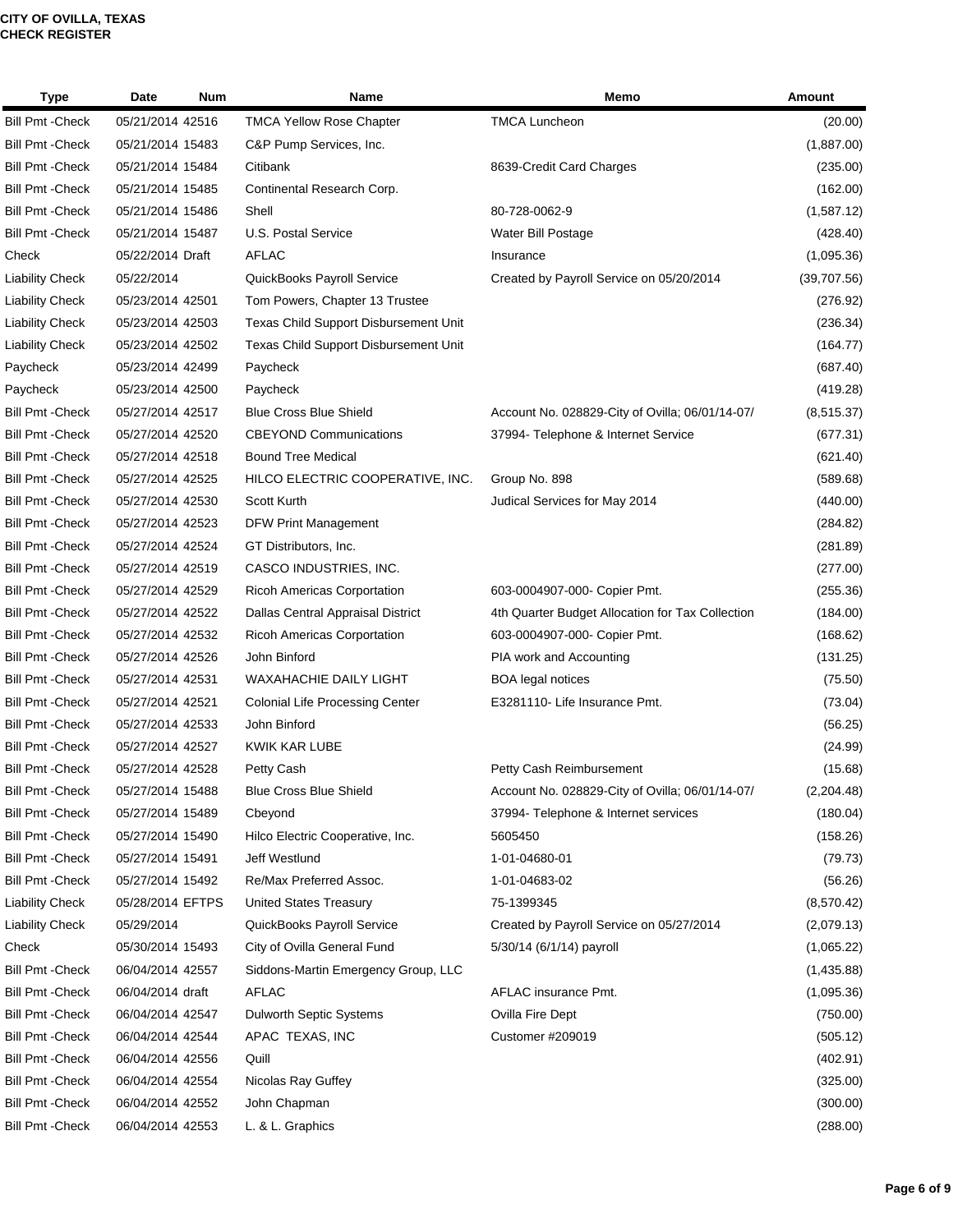| <b>Type</b>             | Date             | Num | Name                                                          | Memo                                     | <b>Amount</b> |
|-------------------------|------------------|-----|---------------------------------------------------------------|------------------------------------------|---------------|
| <b>Bill Pmt - Check</b> | 06/04/2014 42542 |     | Alyssa Lynn Scott                                             |                                          | (180.00)      |
| <b>Bill Pmt - Check</b> | 06/04/2014 42546 |     | Dalton A. Baker                                               | Volunteer Firefighter Incentive          | (150.00)      |
| <b>Bill Pmt - Check</b> | 06/04/2014 42551 |     | Jacki Witherspoon                                             |                                          | (150.00)      |
| <b>Bill Pmt - Check</b> | 06/04/2014 42549 |     | Everett Spencer                                               | Incentive Program                        | (140.00)      |
| <b>Bill Pmt - Check</b> | 06/04/2014 42540 |     | Aaron Zalkovsky                                               | Volunteer Firefighter Incentive          | (100.00)      |
| <b>Bill Pmt - Check</b> | 06/04/2014 42543 |     | Anthony Espinoza                                              | Volunteer Firefighter Incentive          | (100.00)      |
| <b>Bill Pmt - Check</b> | 06/04/2014 42548 |     | Dylan McLain                                                  | Docket #148273                           | (90.90)       |
| <b>Bill Pmt - Check</b> | 06/04/2014 42550 |     | Fed Ex                                                        |                                          | (71.92)       |
| <b>Bill Pmt - Check</b> | 06/04/2014 42558 |     | Pam Woodall                                                   | cell phone reimb                         | (70.00)       |
| <b>Bill Pmt - Check</b> | 06/04/2014 42539 |     | A & B State Inspection                                        |                                          | (59.98)       |
| <b>Bill Pmt - Check</b> | 06/04/2014 42545 |     | <b>ATMOS Energy</b>                                           | 3034206231- Gas utility Expense          | (56.80)       |
| <b>Bill Pmt - Check</b> | 06/04/2014 42555 |     | OAK CLIFF OFFICE SUPPLY & Printing Inc.                       |                                          | (40.40)       |
| <b>Bill Pmt - Check</b> | 06/04/2014 42541 |     | Air Supply of North Texas                                     | Customer No. 30234                       | (27.90)       |
| <b>Liability Check</b>  | 06/04/2014 EFTPS |     | <b>United States Treasury</b>                                 | 75-1399345/941 2nd Qtr 2014              | (60.92)       |
| <b>Bill Pmt -Check</b>  | 06/04/2014 15495 |     | A&B State Inspection                                          |                                          | (29.99)       |
| <b>Bill Pmt - Check</b> | 06/04/2014 15496 |     | APAC Texas, Inc.                                              | Customer #209019                         | (523.60)      |
| <b>Bill Pmt - Check</b> | 06/04/2014 15497 |     | DPC INDUSTIRES, INC.                                          | Cust.76737400                            | (637.69)      |
| <b>Bill Pmt - Check</b> | 06/04/2014 15498 |     | <b>Ellis County Precinct 4</b>                                |                                          | (100.00)      |
| <b>Bill Pmt - Check</b> | 06/04/2014 15499 |     | WHECO Electric, Inc.                                          |                                          | (934.50)      |
| <b>Liability Check</b>  | 06/05/2014       |     | QuickBooks Payroll Service                                    | Created by Payroll Service on 06/03/2014 | (34,067.22)   |
| <b>Liability Check</b>  | 06/06/2014 42538 |     | Tom Powers, Chapter 13 Trustee                                |                                          | (276.92)      |
| <b>Liability Check</b>  | 06/06/2014 42537 |     | Texas Child Support Disbursement Unit                         |                                          | (236.34)      |
| <b>Liability Check</b>  | 06/06/2014 42536 |     | Texas Child Support Disbursement Unit                         |                                          | (164.77)      |
| Paycheck                | 06/06/2014 42535 |     | Paycheck                                                      |                                          | (495.24)      |
| Paycheck                | 06/06/2014 42534 |     | Paycheck                                                      |                                          | (480.05)      |
| Check                   | 06/06/2014 15494 |     | City of Ovilla General Fund                                   | 06/06/14 payroll                         | (10, 390.37)  |
| General Journal         | 06/09/2014       |     |                                                               | RETURNED CK 726                          | (253.00)      |
| <b>Bill Pmt - Check</b> | 06/10/2014 42572 |     | Progressive Waste Solutions of Tx, Inc.                       |                                          | (16,692.00)   |
| <b>Bill Pmt - Check</b> | 06/10/2014 42564 |     | Gexa Energy, LP                                               | <b>Account No. 91893-2</b>               | (5,066.28)    |
| <b>Bill Pmt - Check</b> | 06/10/2014 42560 |     | AUGUST INDUSTRIES, INC.                                       | Customer No. 90VILL                      | (1,612.57)    |
| <b>Bill Pmt - Check</b> | 06/10/2014 42580 |     | Verizon Wireless                                              | 722480877-00001                          | (1, 172.82)   |
| <b>Bill Pmt - Check</b> | 06/10/2014 42576 |     | The Macarlane Firm, PC                                        |                                          | (1,020.00)    |
| <b>Bill Pmt - Check</b> | 06/10/2014 42566 |     | KONICA MINOLTA BUSINESS SOLUTION Contract No. 061-0040730-000 |                                          | (522.00)      |
| <b>Bill Pmt - Check</b> | 06/10/2014 42570 |     | Nichols, Jackson, Dillard, Hager & Smith                      |                                          | (506.22)      |
| <b>Bill Pmt - Check</b> | 06/10/2014 42581 |     | Wiseman Hardware, Inc.                                        |                                          | (432.24)      |
| <b>Bill Pmt - Check</b> | 06/10/2014 42559 |     | American Express                                              | Amer. Exp. Charges- Admin.Dept.          | (425.14)      |
| <b>Bill Pmt - Check</b> | 06/10/2014 42574 |     | Rental One                                                    | Customer No. 6614                        | (311.37)      |
| <b>Bill Pmt - Check</b> | 06/10/2014 42577 |     | THE PRODUCTIVITY CENTER                                       | Customer ID OPD002                       | (295.00)      |
| <b>Bill Pmt - Check</b> | 06/10/2014 42569 |     | Landmark Equipment, Inc.                                      |                                          | (286.97)      |
| <b>Bill Pmt - Check</b> | 06/10/2014 42571 |     | Night Line Janitorial Services, Inc.                          |                                          | (265.00)      |
| <b>Bill Pmt - Check</b> | 06/10/2014 42565 |     | Keith Ace Hardware                                            |                                          | (224.94)      |
| <b>Bill Pmt - Check</b> | 06/10/2014 42578 |     | U. S. Postal Service                                          |                                          | (220.00)      |
| <b>Bill Pmt - Check</b> | 06/10/2014 42579 |     | UNITED SITE SERVICES OF Texas, Inc.                           | HBI-05767- Portable Restrooms for Park   | (209.57)      |
| <b>Bill Pmt - Check</b> | 06/10/2014 42567 |     | Krueger's Auto Service Center                                 |                                          | (122.01)      |
| <b>Bill Pmt - Check</b> | 06/10/2014 42573 |     | Quill                                                         |                                          | (111.58)      |
| <b>Bill Pmt - Check</b> | 06/10/2014 42561 |     | City of Waxahachie                                            | May 2014                                 | (100.00)      |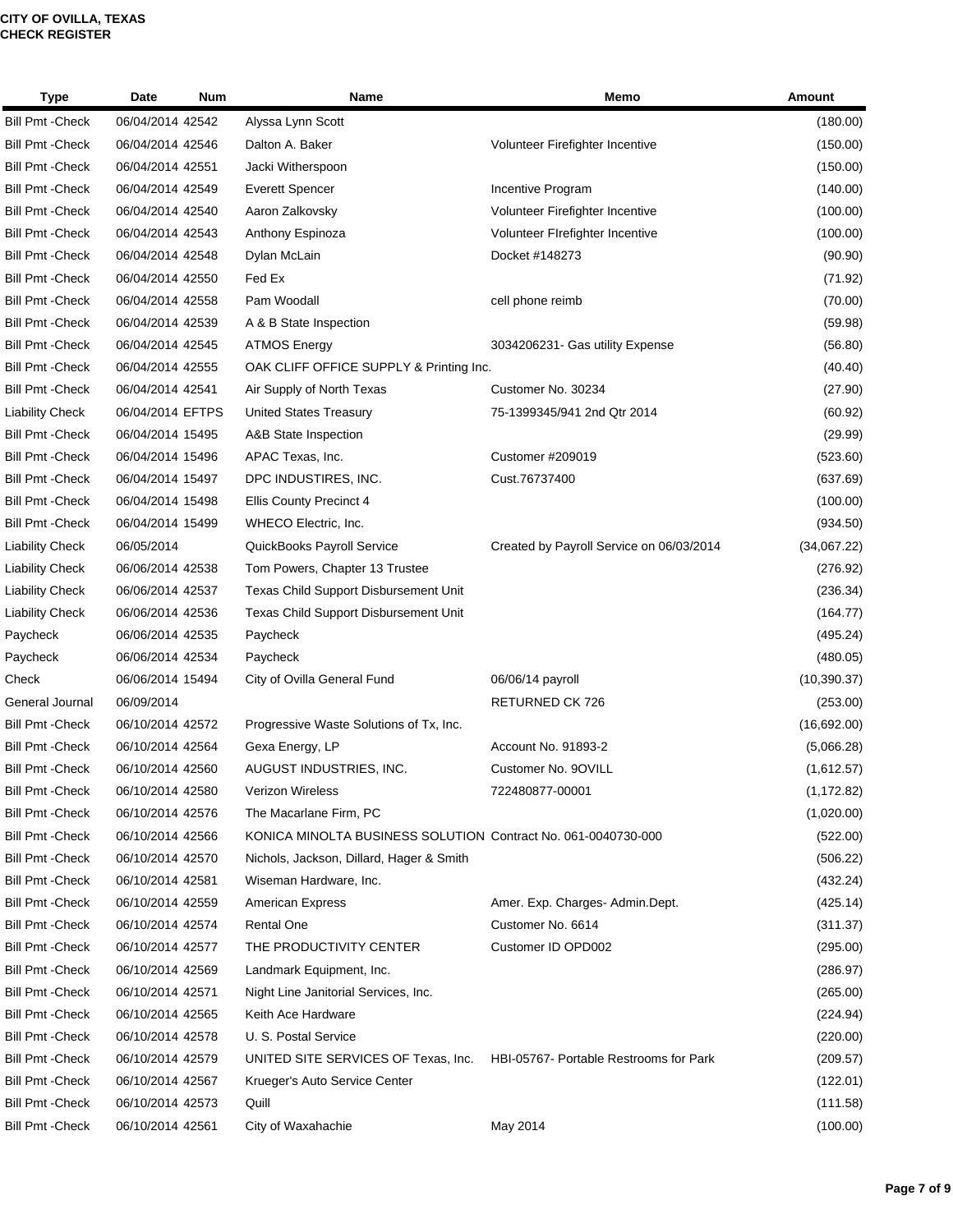| <b>Type</b>             | Date             | Num | <b>Name</b>                                                   | Memo                                            | <b>Amount</b> |
|-------------------------|------------------|-----|---------------------------------------------------------------|-------------------------------------------------|---------------|
| <b>Bill Pmt - Check</b> | 06/10/2014 42562 |     | DeSoto Janitorial Supply, Inc.                                |                                                 | (87.89)       |
| <b>Bill Pmt - Check</b> | 06/10/2014 42568 |     | <b>KWIK KAR LUBE</b>                                          |                                                 | (83.25)       |
| <b>Bill Pmt - Check</b> | 06/10/2014 42575 |     | Ricoh USA, Inc.                                               | Account No. 603-0004907-000                     | (81.95)       |
| <b>Bill Pmt - Check</b> | 06/10/2014 42563 |     | Fed Ex                                                        |                                                 | (12.27)       |
| <b>Liability Check</b>  | 06/10/2014 42582 |     | T. M. R. S.                                                   | 00961/May 2014                                  | (10, 331.92)  |
| <b>Liability Check</b>  | 06/10/2014       |     | QuickBooks Payroll Service                                    | Created by Payroll Service on 06/09/2014        | (627.12)      |
| <b>Bill Pmt - Check</b> | 06/10/2014 15500 |     | Britton Meter Supply, Inc.                                    |                                                 | (90.36)       |
| <b>Bill Pmt - Check</b> | 06/10/2014 15501 |     | C&P Pump Services, Inc.                                       |                                                 | (350.00)      |
| <b>Bill Pmt - Check</b> | 06/10/2014 15502 |     | City of Dallas                                                | Account No. 100291064                           | (29, 634.05)  |
| <b>Bill Pmt - Check</b> | 06/10/2014 15503 |     | Gexa Energy LP                                                | Account No. 91893-2                             | (2,452.11)    |
| <b>Bill Pmt - Check</b> | 06/10/2014 15504 |     | HD Supply Waterworks, LTD                                     |                                                 | (437.90)      |
| <b>Bill Pmt - Check</b> | 06/10/2014 15505 |     | Keith Ace Hardware                                            |                                                 | (92.38)       |
| <b>Bill Pmt - Check</b> | 06/10/2014 15506 |     | Ricoh USA, Inc.                                               | Quarterly Copier Payment for Maint.             | (674.38)      |
| <b>Bill Pmt - Check</b> | 06/10/2014 15507 |     | <b>Verizon Wireless</b>                                       | 722480877-00001                                 | (142.31)      |
| <b>Liability Check</b>  | 06/11/2014 EFTPS |     | <b>United States Treasury</b>                                 | 75-1399345/941 2nd Qtr 2014                     | (6,763.44)    |
| <b>Bill Pmt - Check</b> | 06/18/2014 42591 |     | Bureau Veritas North America, Inc.                            |                                                 | (5,073.70)    |
| <b>Bill Pmt - Check</b> | 06/18/2014 42592 |     | Citibank                                                      | 8639-Credit Card Charges                        | (2,586.09)    |
| <b>Bill Pmt - Check</b> | 06/18/2014 42600 |     | Siddons-Martin Emergency Group, LLC                           |                                                 | (2, 109.92)   |
| <b>Bill Pmt - Check</b> | 06/18/2014 42603 |     | Aetna                                                         | Account No. 81628978/1001 - July 2014           | (551.40)      |
| <b>Bill Pmt - Check</b> | 06/18/2014 42593 |     | <b>Cyndy Powell</b>                                           | City Manager Conference Galveston               | (464.60)      |
| <b>Bill Pmt - Check</b> | 06/18/2014 42596 |     | KONICA MINOLTA BUSINESS SOLUTION Contract No. 061-0040730-000 |                                                 | (301.86)      |
| <b>Bill Pmt - Check</b> | 06/18/2014 42598 |     | Quill                                                         |                                                 | (239.90)      |
| <b>Bill Pmt - Check</b> | 06/18/2014 42590 |     | <b>Bound Tree Medical</b>                                     |                                                 | (152.73)      |
| <b>Bill Pmt - Check</b> | 06/18/2014 42602 |     | TEXAS EMERGENCY SERVICES RETIREMENT                           |                                                 | (108.00)      |
| <b>Bill Pmt - Check</b> | 06/18/2014 42595 |     | George Ray Mount                                              |                                                 | (100.00)      |
| <b>Bill Pmt - Check</b> | 06/18/2014 42594 |     | DeSoto Janitorial Supply, Inc.                                |                                                 | (97.75)       |
| <b>Bill Pmt - Check</b> | 06/18/2014 42589 |     | AT&T 515-3390                                                 | 972 515-3390 980 3                              | (95.72)       |
| <b>Bill Pmt - Check</b> | 06/18/2014 42588 |     | A & B State Inspection                                        | 2010 Crown Victoria 5817                        | (29.99)       |
| <b>Bill Pmt - Check</b> | 06/18/2014 42597 |     | Petty Cash                                                    | Petty Cash Reimbursement                        | (19.60)       |
| Bill Pmt - Check        | 06/18/2014 42599 |     | Secretary of State                                            |                                                 | (5.00)        |
| <b>Liability Check</b>  | 06/18/2014 EFTPS |     | <b>United States Treasury</b>                                 | 75-1399345/941 1st Qtr 2014                     | (149.44)      |
| <b>Bill Pmt - Check</b> | 06/18/2014 15509 |     | AVR Inc.                                                      |                                                 | (200.00)      |
| <b>Bill Pmt - Check</b> | 06/18/2014 15510 |     | Ashburne Glen Homeowners Assoc. Inc.                          | Ashburne Glen HOA Fees Collected in May 201     | (1,534.35)    |
| <b>Bill Pmt - Check</b> | 06/18/2014 15511 |     | Homeowners of Meadow Glen                                     | Meadow Glen HOA Dues Collected in May 2014      | (349.96)      |
| <b>Bill Pmt - Check</b> | 06/18/2014 15512 |     | City of Ovilla General Fund                                   | Monthly Garbage Transfer                        | (18,713.84)   |
| <b>Liability Check</b>  | 06/19/2014       |     | QuickBooks Payroll Service                                    | Created by Payroll Service on 06/17/2014        | (38, 196.14)  |
| <b>Liability Check</b>  | 06/20/2014 42586 |     | Tom Powers, Chapter 13 Trustee                                |                                                 | (276.92)      |
| <b>Liability Check</b>  | 06/20/2014 42587 |     | Texas Child Support Disbursement Unit                         |                                                 | (236.34)      |
| <b>Liability Check</b>  | 06/20/2014 42585 |     | <b>Texas Child Support Disbursement Unit</b>                  |                                                 | (164.77)      |
| Paycheck                | 06/20/2014 42583 |     | Paycheck                                                      |                                                 | (552.75)      |
| Paycheck                | 06/20/2014 42584 |     | Paycheck                                                      |                                                 | (472.31)      |
| Check                   | 06/20/2014 15508 |     | City of Ovilla General Fund                                   | 06/20/14 payroll                                | (15,713.96)   |
| <b>Bill Pmt - Check</b> | 06/24/2014 42607 |     | <b>Blue Cross Blue Shield</b>                                 | Account No. 028829-City of Ovilla; 07/01/14-08/ | (8,799.74)    |
| <b>Bill Pmt - Check</b> | 06/24/2014 42614 |     | Shell                                                         | Account No. 80 728 0062 9                       | (6,062.94)    |
| <b>Bill Pmt - Check</b> | 06/24/2014 42606 |     | Blackboard Connect Inc.                                       | 317576                                          | (5,349.00)    |
| <b>Bill Pmt - Check</b> | 06/24/2014 42615 |     | Siddons-Martin Emergency Group, LLC                           |                                                 | (1,445.61)    |